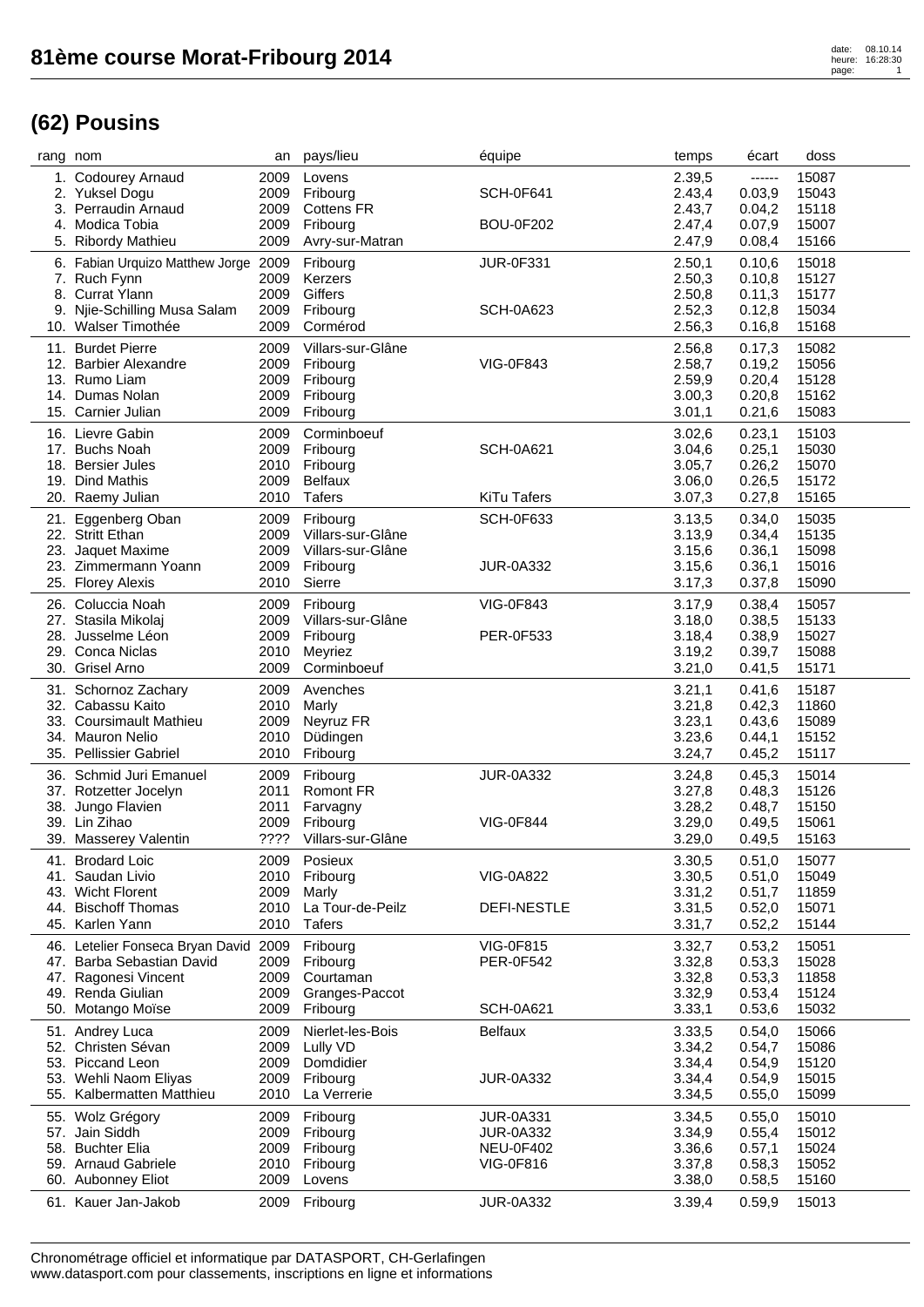| rang nom |                                                 | an           | pays/lieu                    | équipe                | temps            | écart            | doss           |
|----------|-------------------------------------------------|--------------|------------------------------|-----------------------|------------------|------------------|----------------|
|          | 62. Diop Taha                                   |              | 2010 Fribourg                | <b>VIG-0F815</b>      | 3.39,7           | 1.00,2           | 15050          |
|          | 63. Burdet Louis                                | 2010         | Villars-sur-Glâne            |                       | 3.40,1           | 1.00,6           | 15081          |
|          | 64. Bratu Gabriel                               | 2010         | Fribourg                     | <b>VIG-0F844</b>      | 3.40,5           | 1.01,0           | 15059          |
|          | 64. Huguenin Oliver                             | 2009         | Fribourg                     | <b>SCH-0A621</b>      | 3.40,5           | 1.01,0           | 15031          |
|          | 64. Schluechter Max                             | 2010         | Les Monts-de-Corsier         |                       | 3.40,5           | 1.01,0           | 15158          |
|          | 67. Ouedraogo Joan Wendzo                       | 2009         | Fribourg                     | <b>SCH-0F642</b>      | 3.41,4           | 1.01,9           | 15045          |
|          | 68. Emery Mathis                                | 2009         | Posieux                      |                       | 3.41,7           | 1.02,2           | 15170          |
|          | 69. Hayoz Romain                                | 2009         | Neyruz FR                    |                       | 3.42,4           | 1.02,9           | 15095          |
| 70.      | <b>Marchon Norman</b>                           | 2010         | Vuisternens-en-Ogoz          |                       | 3.43,4           | 1.03,9           | 15106          |
|          | 71. Mirenowicz Paul Maxime                      | 2010         | Fribourg                     | <b>BOU-0F201</b>      | 3.44,5           | 1.05,0           | 15003          |
|          | 72. Lovey Roman                                 | 2009         | Villars-sur-Glâne            |                       | 3.44,8           | 1.05,3           | 15104          |
|          | 73. Borghesu Alessandro                         | 2009         | Villiers                     |                       | 3.45,7           | 1.06,2           | 15073          |
|          | 73. Maj Nizar                                   | 2009         | Fribourg                     | <b>SCH-0F641</b>      | 3.45,7           | 1.06,2           | 15042          |
|          | 75. Cavero Adamo                                | 2009         | Zürich                       |                       | 3.46,1           | 1.06,6           | 15084          |
|          | 76. Calabrese Ziad                              | 2010         | Monthey                      |                       | 3.46,2           | 1.06,7           | 11855          |
|          | 77. Bossy Quentin                               | 2009         | Fribourg                     | <b>JUR-0F332</b>      | 3.47,5           | 1.08,0           | 15019          |
|          | 78. Kaymaz Efe                                  | 2010         | Fribourg                     | <b>PER-0F542</b>      | 3.48,1           | 1.08,6           | 15029          |
|          | 79. Cotting Guillaume                           | 2009         | Belfaux                      |                       | 3.48,3           | 1.08,8           | 15148          |
|          | 80. Chenaux Lyam                                | 2009         | Orny                         |                       | 3.49,6           | 1.10,1           | 15147          |
|          | 81. Menard Titouan                              | 2011         | Grimentz                     |                       | 3.49,8           | 1.10,3           | 15153          |
| 82.      | Bruegger Célian                                 | 2009         | Villars-sur-Glâne            |                       | 3.50,0           | 1.10,5           | 15146          |
|          | 83. Petersson Nino                              | 2009         | Bern                         |                       | 3.51,4           | 1.11,9           | 15155          |
|          | 84. Brülhart Maël                               |              | 2010 Fribourg                |                       | 3.51,5           | 1.12,0           | 15179          |
| 85.      | Chobaz Jean                                     | 2009         | Fribourg                     | <b>BOU-0F201</b>      | 3.53,4           | 1.13,9           | 15001          |
| 86.      | Imanze Joakim                                   | 2010         | Fribourg                     | <b>BOU-0F201</b>      | 3.53,6           | 1.14,1           | 15002          |
|          | 87. Abebe-Aerne Louis                           |              |                              | <b>JUR-0A332</b>      | 3.53,7           | 1.14,2           | 15011          |
|          | 88. Nicolet Noah                                | 2010<br>2009 | Fribourg<br>Faoug            |                       | 3.54,0           | 1.14,5           | 15113          |
|          | 89. Vanek Malik                                 | 2009         | Fribourg                     | <b>SCH-0A621</b>      | 3.54,8           | 1.15,3           | 15033          |
| 90.      | <b>Siffert Maxence</b>                          | 2009         | Cheseaux-Noréaz              |                       | 3.54,9           | 1.15,4           | 15132          |
|          | 91. Brodard Théo                                | 2010         | Neyruz FR                    |                       | 3.55,5           | 1.16,0           | 15078          |
|          |                                                 |              |                              |                       |                  |                  |                |
|          | 92. Dinichert Anthony                           | 2009         | Fribourg                     | <b>NEU-0F402</b>      | 3.56,4           | 1.16,9           | 15025          |
|          | 93. Miguez Juan                                 | 2009         | Fribourg                     |                       | 3.56,9           | 1.17,4           | 15112          |
| 94.      | Jolliet Tiago                                   | 2009         | Fribourg                     | <b>SCH-0F637</b>      | 3.58,1           | 1.18,6           | 15041          |
| 95.      | <b>Beaud Damien</b><br>96. Kobel Jason          | 2010<br>2010 | Granges-Paccot<br>Neuchâtel  |                       | 3.58,2<br>3.59,5 | 1.18,7<br>1.20,0 | 15069<br>15100 |
|          |                                                 |              |                              |                       |                  |                  |                |
|          | 97. Kolly Antoine                               | 2010         | Le Mouret                    |                       | 3.59,8           | 1.20,3           | 11851          |
|          | 98. Lazzeri Emiliano                            | 2009         | Fribourg                     | <b>BOU-0F202</b>      | 4.00,6           | 1.21,1           | 15006          |
|          | 99. Aeby Gael                                   | 2009         | St. Ursen                    |                       | 4.00,8           | 1.21,3           | 15169          |
|          | 100. Rossier Benjamin<br>101. Broillet Valentin | 2010<br>2009 | Cousset<br><b>Rossens FR</b> |                       | 4.00,9           | 1.21,4<br>1.22,1 | 15125          |
|          |                                                 |              |                              |                       | 4.01,6           |                  | 15079          |
|          | 101. Portmann Léonard                           | 2010         | FriFbourg                    |                       | 4.01,6           | 1.22,1           | 15157          |
|          | 101. Rozas Soto Nolan                           | 2009         | Fribourg                     | <b>VIG-0F841</b>      | 4.01,6           | 1.22,1           | 15054          |
|          | 104. Casazza Lorenzo                            | 2009         | Fribourg                     |                       | 4.01,9           | 1.22,4           | 11848          |
|          | 105. Galley Jordan                              | 2011         | Villars-sur-Glâne            |                       | 4.03,3           | 1.23,8           | 15091          |
|          | 106. Hurtlin Jonas                              | 2010         | Le Mouret                    |                       | 4.04,7           | 1.25,2           | 15097          |
|          | 107. Tabin Olivier                              | 2009         | Villars-sur-Glâne            |                       | 4.05,0           | 1.25,5           | 11847          |
|          | 108. Corpataux Lenn                             | 2009         | Düdingen                     |                       | 4.07,0           | 1.27,5           | 15181          |
|          | 109. Aeby Tim                                   | 2010         | Düdingen                     |                       | 4.07,1           | 1.27,6           | 15065          |
|          | 110. Boschung Nevio                             | 2009         | <b>Tafers</b>                |                       | 4.07,4           | 1.27,9           | 15074          |
|          | 111. Bujès Edouard                              | 2009         | Gland                        |                       | 4.07,6           | 1.28,1           | 15080          |
|          | 111. Sciboz Niall                               | 2009         | <b>Essert FR</b>             |                       | 4.07,6           | 1.28,1           | 15130          |
|          | 113. Turberg Jonas                              | 2009         | Marsens                      |                       | 4.08,5           | 1.29,0           | 15138          |
|          | 114. Marthe Joe                                 | 2010         | Ferpicloz                    |                       | 4.08,8           | 1.29,3           | 11850          |
|          | 115. Quentin Timothée                           | 2010         | Bussigny-près-Lausanne       | Les Pieds Des Stalles | 4.09,0           | 1.29,5           | 15122          |
|          | 116. Milner Florian                             | 2010         | Fribourg                     |                       | 4.09,4           | 1.29,9           | 11853          |
|          | 117. Dörig Félix                                | 2009         | Fribourg                     | <b>VIG-0F844</b>      | 4.09,8           | 1.30,3           | 15060          |
|          | 118. Peiry Thomas                               | 2009         | Villars-sur-Glâne            |                       | 4.10,2           | 1.30,7           | 15116          |
|          | 119. Agnithey Esteban Gagno                     | 2009         | Fribourg                     | <b>SCH-0F636</b>      | 4.10,9           | 1.31,4           | 15039          |
|          | 120. Kruczinna Lionel                           | 2010         | Muntelier                    | Kruczi-Power          | 4.11,2           | 1.31,7           | 15101          |
| 120.     | Ogouvide Esekiel                                | 2009         | Fribourg                     | <b>SCH-0F642</b>      | 4.11,2           | 1.31,7           | 15044          |
|          | 122. Michel Tim                                 | 2009         | Givisiez                     |                       | 4.11,4           | 1.31,9           | 15110          |
|          |                                                 |              |                              |                       |                  |                  |                |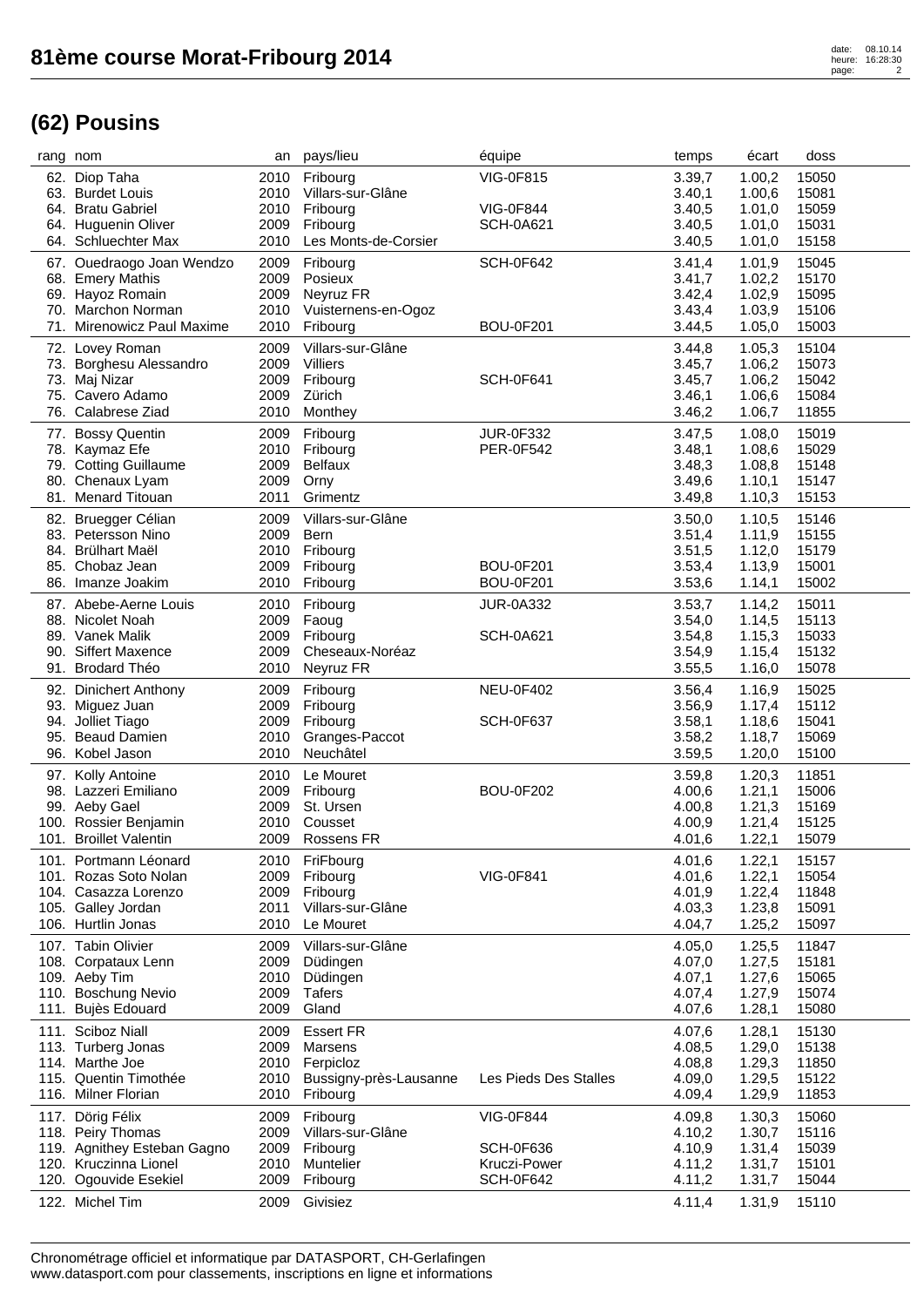|      | rang nom                                | an           | pays/lieu                    | équipe                 | temps            | écart            | doss           |
|------|-----------------------------------------|--------------|------------------------------|------------------------|------------------|------------------|----------------|
|      | 123. Reynaud Samuel                     | 2010         | Fribourg                     | <b>VIG-0F842</b>       | 4.11,6           | 1.32,1           | 15055          |
|      | 124. Egger Anthony                      | 2009         | Fribourg                     | <b>NEU-0F401</b>       | 4.12,2           | 1.32,7           | 15023          |
|      | 125. Vondrasek Lovis                    | 2009         | Fribourg                     | <b>JUR-0A331</b>       | 4.12,6           | 1.33,1           | 15009          |
|      | 126. Vorpe David                        | 2009         | Lentigny                     |                        | 4.12,8           | 1.33,3           | 15140          |
|      | 127. Thoos Anthony                      | 2010         | Fribourg                     | 0F842                  | 4.13,7           | 1.34,2           | 15188          |
|      | 128. Giang Michael                      | 2009         | Fribourg                     | <b>VTH-0F702</b>       | 4.14,7           | 1.35,2           | 15064          |
|      | 129. Zbinden Sven                       | 2009         | Düdingen                     |                        | 4.16,5           | 1.37,0           | 15142          |
|      | 130. Ejderyan Gabriel                   | 2010         | Fribourg                     |                        | 4.16,8           | 1.37,3           | 15182          |
|      | 131. Lehmann Lucas                      | 2009         | Villars-sur-Glâne            |                        | 4.17,1           | 1.37,6           | 15102          |
|      | 132. Mülhauser Jérémie Samuel           | 2010         | Givisiez                     |                        | 4.17,4           | 1.37,9           | 15154          |
|      |                                         |              |                              |                        |                  |                  |                |
|      | 133. Stempfel Simon<br>134. Boivin Rémi | 2009         | Rueyres-St-Laurent           |                        | 4.18,2           | 1.38,7           | 11852          |
|      | 135. Thierrin Timeo                     | 2011<br>2009 | Fribourg<br>Nierlet-les-Bois |                        | 4.18,5           | 1.39,0<br>1.39,6 | 15072          |
|      | 136. Crottet Leon                       | 2011         | Corminboeuf                  |                        | 4.19,1<br>4.20,9 | 1.41,4           | 15136<br>11843 |
|      | 137. Bagaïni Gregory                    | 2009         | Fribourg                     |                        | 4.22,5           | 1.43,0           | 15145          |
|      |                                         |              |                              |                        |                  |                  |                |
|      | 138. Savoy Guillaume                    | 2009         | Fribourg                     |                        | 4.25,2           | 1.45,7           | 15129          |
|      | 139. Jamet Lionel                       | 2010         | Villars-sur-Glâne            |                        | 4.28,7           | 1.49,2           | 15176          |
|      | 140. Ndiaye Bamba                       | 2009         | Fribourg                     | <b>BOU-0F201</b>       | 4.30,7           | 1.51,2           | 15004          |
|      | 141. Ngombo Jauffret                    | 2009         | Fribourg                     | <b>VTH-0F701</b>       | 4.31,6           | 1.52,1           | 15063          |
|      | 142. Bouverat Maxime                    | 2009         | Fribourg                     |                        | 4.33,3           | 1.53,8           | 15174          |
|      | 143. Théraulaz Noa-Mael                 | 2010         | Givisiez                     |                        | 4.34,4           | 1.54,9           | 15184          |
|      | 144. Garcia Garzon Enzo Antonio 2009    |              | Fribourg                     | <b>SCH-0F637</b>       | 4.34,7           | 1.55,2           | 15040          |
|      | 145. Pochon Nolan                       | 2009         | Givisiez                     |                        | 4.35,5           | 1.56,0           | 15121          |
|      | 146. Chablaix Nathan                    | 2011         | Chanéaz                      | Les Pieds Des Stalles  | 4.35,7           | 1.56,2           | 15085          |
|      | 146. Mantel Julien                      | 2010         | <b>Belfaux</b>               |                        | 4.35,7           | 1.56,2           | 15186          |
|      | 148. Geinoz Emeric                      | 2009         | Rueyres-St-Laurent           |                        | 4.36,2           | 1.56,7           | 11856          |
|      | 149. Medo Ondrej                        | 2011         | Fribourg                     |                        | 4.36,5           | 1.57,0           | 15108          |
|      | 150. Tabin Vincent                      | 2011         | Villars-sur-Glâne            |                        | 4.37,3           | 1.57,8           | 11846          |
|      | 151. Onraet Zoltan                      | 2010         | Fribourg                     |                        | 4.37,4           | 1.57,9           | 11845          |
|      | 152. Miauton Alexis                     | 2010         | Onnens FR                    |                        | 4.37,7           | 1.58,2           | 15109          |
|      | 153. Boeglin Lamine                     |              |                              |                        |                  |                  |                |
|      |                                         |              |                              |                        |                  |                  |                |
|      |                                         | 2009         | Fribourg                     | <b>JUR-0F333</b>       | 4.38,7           | 1.59,2           | 15020          |
|      | 153. Broennimann Elias                  | 2009         | Tafers                       |                        | 4.38,7           | 1.59,2           | 15185          |
|      | 155. Felchlin Léonard                   | 2010         | Fribourg                     | <b>JUR-0F333</b>       | 4.38,9           | 1.59,4           | 15021          |
|      | 156. Haftgoli Alban                     | 2010<br>2011 | Giez                         | Les Pieds Des Stalles  | 4.39,5           | 2.00,0           | 15093          |
|      | 157. Stempfel Robin                     |              | Rueyres-St-Laurent           |                        | 4.40,2           | 2.00,7           | 11854          |
|      | 158. Magnin Johan                       | 2010         | Fribourg                     |                        | 4.40,5           | 2.01,0           | 15105          |
|      | 159. Guillaume Mathieu                  | 2009         | Fribourg                     | <b>BOU-0F202</b>       | 4.40,7           | 2.01,2           | 15005          |
|      | 160. Bouteiller Noah                    | 2010         | Cousset                      |                        | 4.42,0           | 2.02,5           | 15075          |
|      | 161. Bapst Anthony                      | 2010         | Cormérod                     | Semi-Marathon Fribourg | 4.42,6           | 2.03,1           | 11849          |
|      | 161. Oberson Térence                    | 2009         | Torny-le-Grand               |                        | 4.42,6           | 2.03,1           | 15115          |
|      | 163. Fragnière Benjamin                 | 2010         | Marly                        |                        | 4.45,3           | 2.05,8           | 15149          |
|      | 164. Mihalache Edmond Alexandru         | 2010         | Fribourg                     | <b>VIG-0A822</b>       | 4.46,1           | 2.06,6           | 15048          |
|      | 165. Ermacora Elisson                   | 2011         | Lausanne                     |                        | 4.46,3           | 2.06,8           | 14086          |
|      | 166. Marro Robin                        | 2011         | Neyruz FR                    |                        | 4.48,3           | 2.08,8           | 15107          |
|      | 167. Tschopp Mathieu                    | 2010         | Corminboeuf                  |                        | 4.51,6           | 2.12,1           | 15137          |
|      | 168. Hayoz Arthur                       | 2011         | Neyruz FR                    |                        | 4.54,7           | 2.15,2           | 15094          |
|      | 169. Zbinden Yves                       | 2011         | Düdingen                     |                        | 4.56,3           | 2.16,8           | 15143          |
|      | 170. Strozzi Tobia                      | 2010         | Fribourg                     |                        | 5.02,0           | 2.22,5           | 15190          |
|      | 171. Geinoz Martin                      | 2011         | Rueyres-St-Laurent           |                        | 5.09,7           | 2.30,2           | 11857          |
| 172. | <b>Beaud Antoine</b>                    | 2011         | Fribourg                     | Original Dzodzet       | 5.13,1           | 2.33,6           | 15161          |
|      | 173. Baeriswyl Julien                   | 2011         | Fribourg                     |                        | 5.13,7           | 2.34,2           | 11844          |
|      | 174. Henderson Liam                     | 2011         | Villars-sur-Glâne            |                        | 5.15,5           | 2.36,0           | 15096          |
|      | 175. Vaucher Thomas                     | 2011         | Courtepin                    |                        | 5.16,6           | 2.37,1           | 15139          |
|      | 176. Gendre Axel                        | 2010         | Prez-vers-Noréaz             |                        | 5.21,3           | 2.41,8           | 15173          |
|      | 177. Piech Jan                          | 2010         | Fribourg                     |                        | 5.21,5           | 2.42,0           | 15164          |
|      | 178. Fieschi Robin                      | 2011         | Fribourg                     |                        | 5.22,7           | 2.43,2           | 15183          |
|      | 179. Bagnoud Louis                      | 2010         | Fribourg                     |                        | 5.37,9           | 2.58,4           | 15067          |
|      | 180. Vonlanthen Noe                     | 2012         | Le Mouret                    | CS Le Mouret           | 5.43,4           | 3.03,9           | 15178          |
|      | 181. Verga Thomas                       | 2009         | Fribourg                     | <b>JUR-0F324</b>       | 5.49,0           | 3.09,5           | 15017          |
|      | 182. Zumwald Elia                       | 2011         | St. Antoni                   |                        | 5.51,8           | 3.12,3           | 15189          |